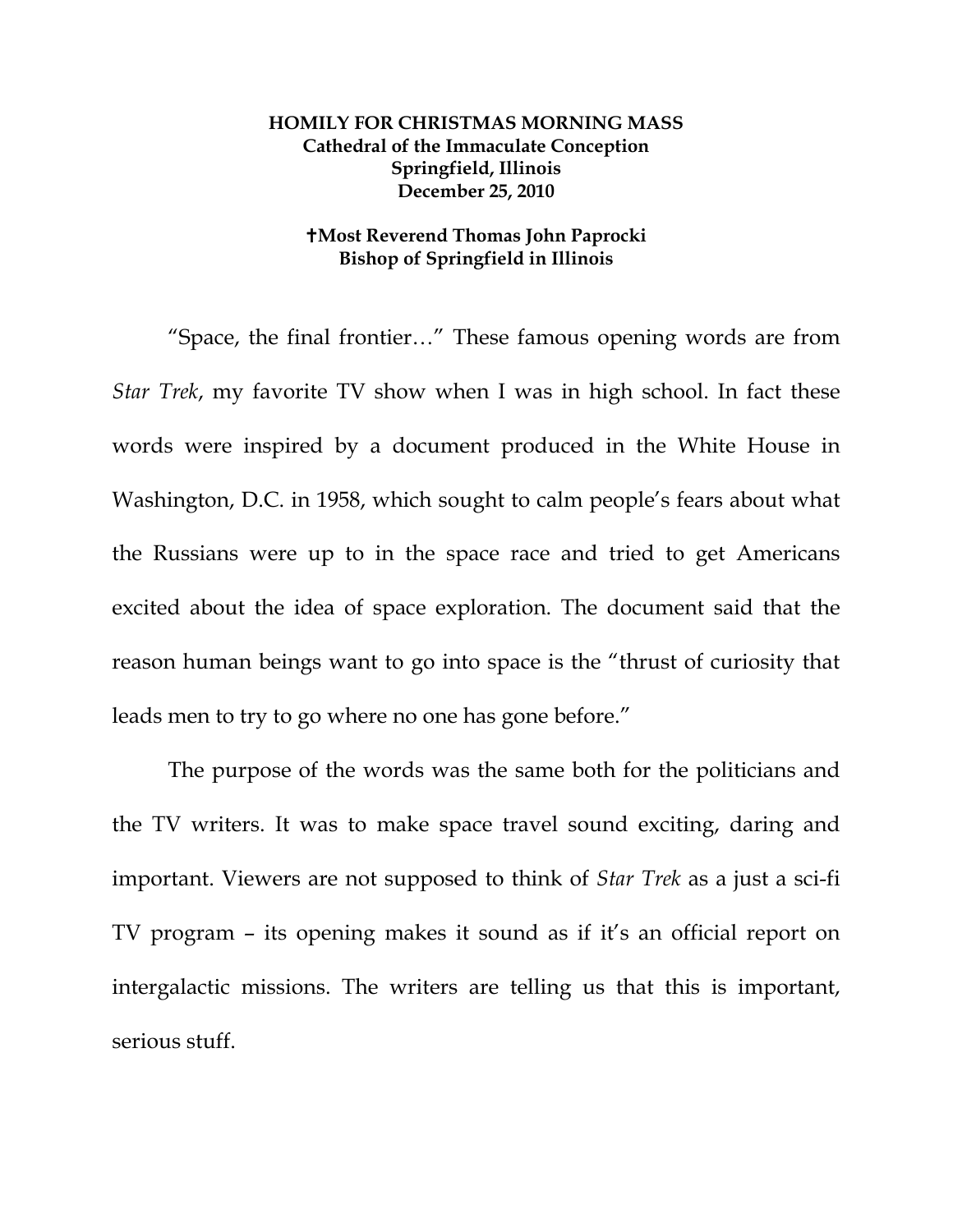In some ways today's Gospel does the same thing. On Christmas Day perhaps you might expect to hear something like a traditional nativity story. Those accounts can be found in the Gospel passages read at Midnight Mass and the Mass at Dawn on Christmas Day. But John's Gospel has no donkey, no angels, no shepherds. It doesn't even have a baby. John assumes we know that story already. Instead we get taken back to before the dawn of time.

John uses soaring, majestic language to tell that the Christmas message begins with the "Word," with a capital W." John wants us to get our attention. He wants us to understand that this is a really important, serious matter, and John wants us to appreciate the full significance of it all.

John wrote his Gospel in Greek, and the Greek term he uses for the Word is *Logos*. It's the root of our word "logic" and of the stem "-ology" that we find in the words theology, sociology, geology and so on. It means word; but it also can mean knowledge, reason and meaning. So when John writes of the Word, *Logos*, he is writing about the reason for all things, the knowledge of everything and the meaning of life itself. And that meaning,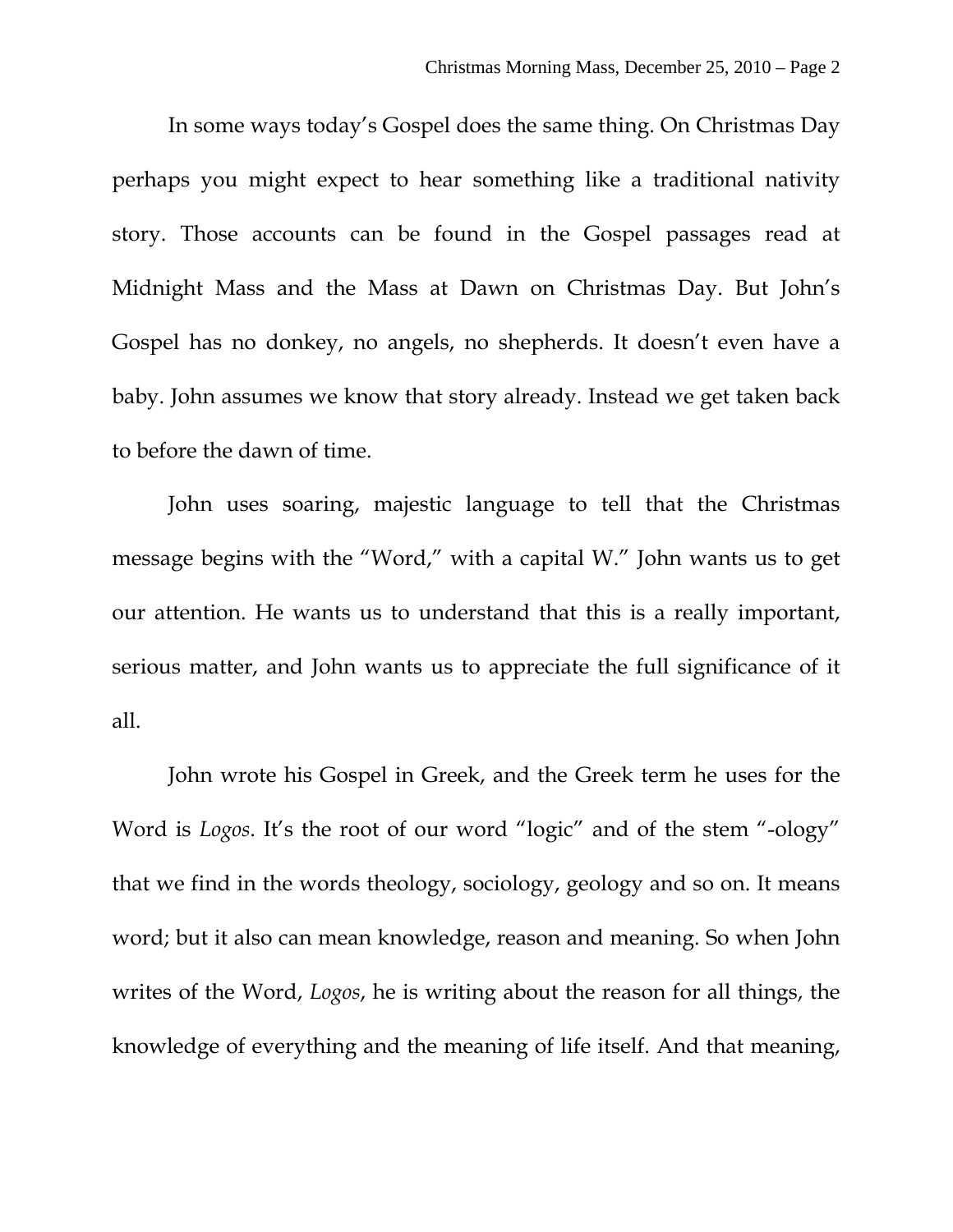of course, is Jesus Christ, the tiny baby in the manger whose birth we celebrate today. Jesus is the Word come to earth in human form.

John takes our focus away from the baby of the Christmas story, not because that baby is not important but because that baby *is* so incredibly important. John's Gospel helps us to see the greatness of Christ's divine nature. And so we also see the enormous generosity of God's gift in sending Christ to live among us. It really is the most amazing Christmas gift we could wish for.

What should our response be? A gift should call forth gratitude and love. We come to Mass to give thanks to God in the Eucharist and to pledge our love in return for the presence of Love that we receive in Holy Communion. We come to be fed with the Bread of Life. We come to church to receive this nourishment not just on Christmas, but every Sunday.

If there are those in church today who haven't been here in a while, this is the time to return to the church community. If there are those here who have some doubts about all of this, this is the time to renew your faith. If there are those who have dark spots in their lives, this is the time for the light of Christ to cast out darkness and fear.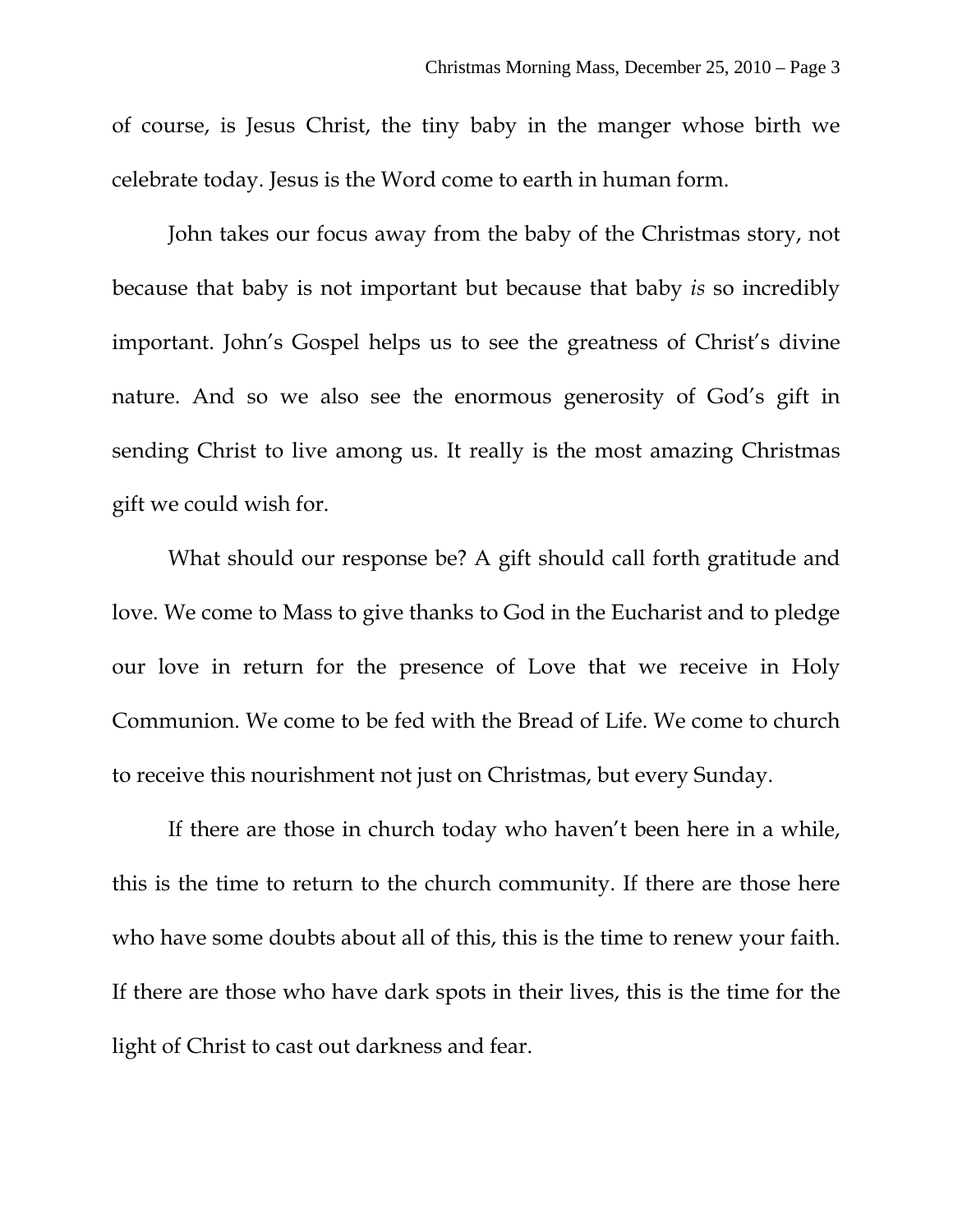It makes no sense to come here today to make ourselves feel good and then abandon Our Lord the rest of the year. Christmas means nothing unless we change our ways and truly seek Him. Christ's birth means nothing to us if the light of Christ is not brought within the darkness of our souls to drive out the darkness of sin. As we recall the love of God that caused Jesus to be born into our world, we are challenged to make that love real. In the same way, when we celebrate at the table of the Lord, we make real the sacrificial love that led Jesus to the cross.

As we begin a new year one week from today, if you are looking for a New Year's resolution that will be a little more profound than going on a diet and losing weight, as important as that may be, I encourage you to resolve to go to Mass every Sunday, not just twice a year or once a month or when you feel like it. Resolve not to be like the rest of the world. Resolve instead to be like the Savior whose birth we celebrate today, but to be like Him you will need to receive Him into your heart frequently, at least every Sunday. This is the meaning of the Incarnation. God has taken on a human body and He gives this Body as the Sacrament of Unity and as Food for us in the Eucharist.